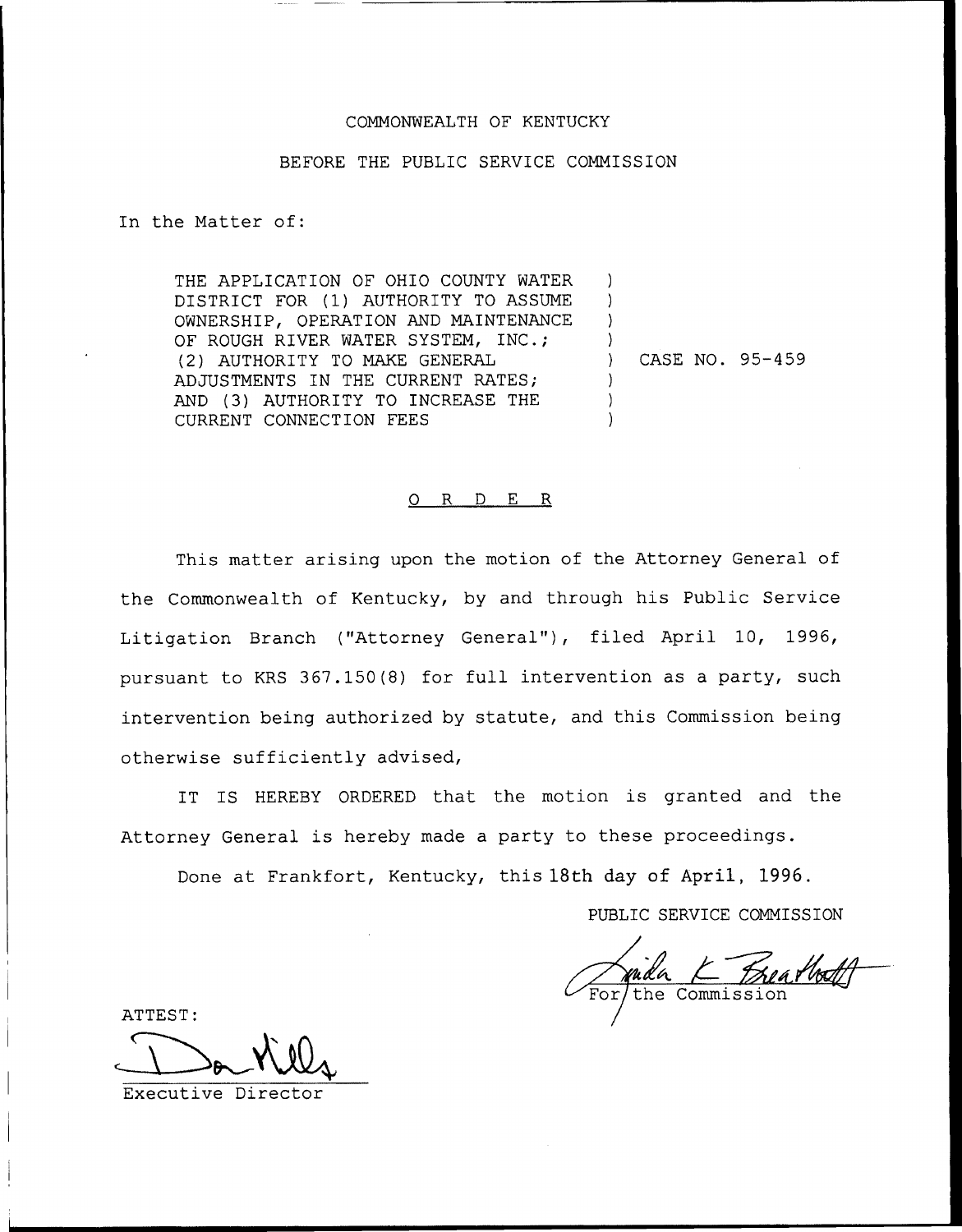# COMMONWEALTH OF KENTUCKY

### BEFORE THE PUBLIC SERVICE COMMISSION

In the Matter of:

THE APPLICATION OF OHIO COUNTY WATER DISTRICT FOR (1) AUTHORITY TO ASSUME OWNERSHIP, OPERATION AND MAINTENANCE OF ROUGH RIVER WATER SYSTEM, INC.; (2) AUTHORITY TO MAKE GENERAL ADJUSTMENTS IN THE CURRENT RATES; AND (3) AUTHORITY TO INCREASE THE CURRENT CONNECTION FEES ) ) ) ) ) CASE NO. 95-459 ) ) )

#### 0 R <sup>D</sup> E R

On December 28, 1995, Ohio County Water District ("Ohio Water") applied for authority to assume ownership of Rough River Water System, Inc. ("Rough River Water"), to adjust its rates, and to increase its connection fees. Ohio Water has requested <sup>a</sup> deviation from the requirements of 807 KAR 5:001, Section 6, and <sup>807</sup> KAR 5:001, Section 10(6)(r).

807 KAR 5:001, Section 6, requires the submission of a detailed financial exhibit for the period ending not more than 90 days prior to the date of the application. 807 KAR 5:001, Section 10(6)(r), requires the submission of monthly managerial reports providing financial results for the 12 months in the test period. Ohio Water and Rough River Water have both filed 1995 Annual Reports with the Commission and after reviewing the filings and being otherwise sufficiently advised, the Commission finds that the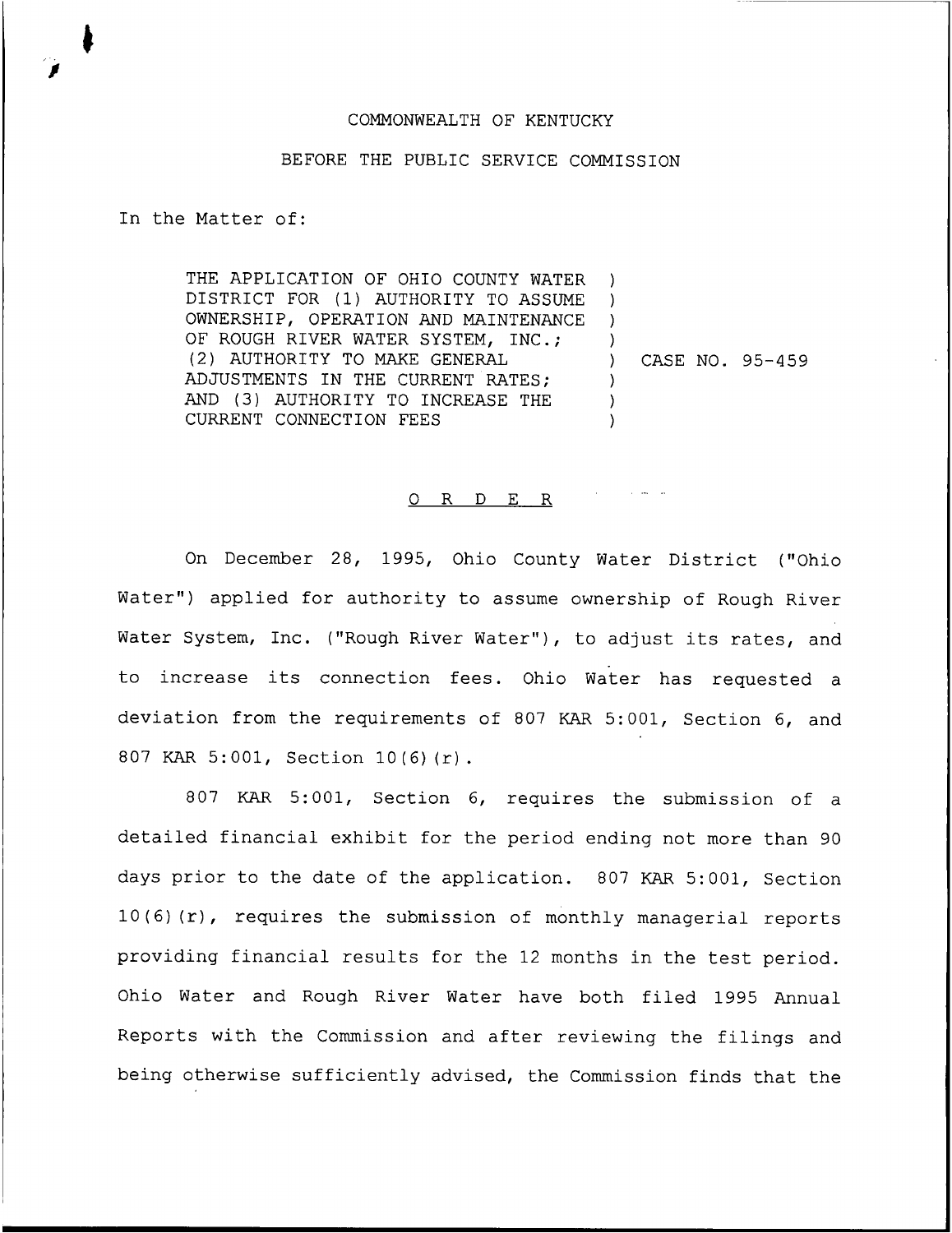information filed therein and the 1995 Annual Reports will be sufficient to enable the Commission to review adequately Ohio Water's filing. Therefore, its request for <sup>a</sup> deviation from the above-cited regulations should be granted.

IT IS THEREFORE ORDERED that Ohio Water's request for a deviation from the requirements of 807 KAR 5:001, Section 6, and 807 KAR 5:001, Section 10(6}(r), is hereby granted and the 1995 Annual Reports of Ohio Water and Rough River Water are hereby incorporated by reference into the record in this proceeding.

Done at Frankfort, Kentucky, this 18th day of April, 1996.

PUBLIC SERVICE COMNISSION

 $P_{max}$  K Breathold rman

 $\gamma$ Vice Chairma

Commissione

ATTEST: Executive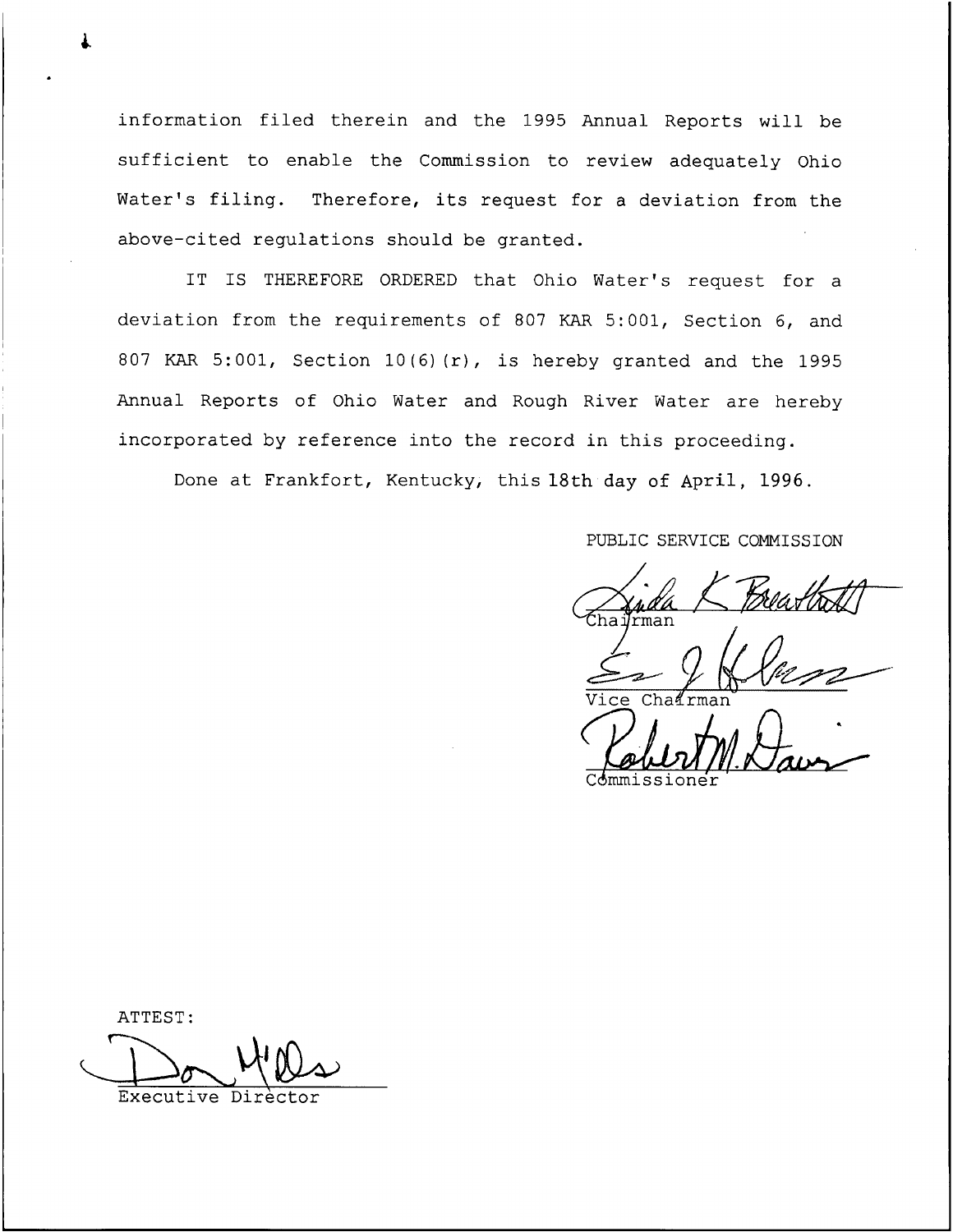# COMMONWEALTH OF KENTUCKY

# BEFORE THE PUBLIC SERVICE COMMISSION

# In the Matter of:

THE APPLICATION OF OHIO COUNTY WATER DISTRICT FOR (1) AUTHORITY TO ASSUME OWNERSHIP, OPERATION AND MAINTENANCE OF ROUGH RIVER WATER SYSTEM, INC.; (2) AUTHORITY TO MAKE GENERAL ADJUSTMENTS IN THE CURRENT RATES; AND (3) AUTHORITY TO INCREASE THE CURRENT CONNECTION FEES ) ) ) ) CASE NO. 95-459 ) ) )

#### O R D E R

As part of its application in this case, Ohio County Water District ("Ohio Water" ) proposes to assume ownership of Rough River Water System, Inc. ("Rough River Water"). Ohio Water proposes to acquire the assets and liabilities of Rough River Water pursuant to the Merger Agreement between the parties.

After reviewing the merger portion of the application, the Commission finds that a decision regarding the merger should not be delayed pending final disposition of the rate application.

IT IS THEREFORE ORDERED that any party desiring discovery on the merger issue shall complete said discovery within 30 days of the date of this Order. The issue shall be submitted to the Commission thereafter for a ruling on the merits.

IT IS FURTHER ORDERED that the remaining issues in this case shall be addressed in the manner set forth in the procedural schedule attached hereto as Appendix A.

Done at Frankfort, Kentucky, this 18th day of April, 1996.

ATTEST:

<u>Mills</u> Executive Direc

PUBLIC SERVICE COMMISSION

the Commission